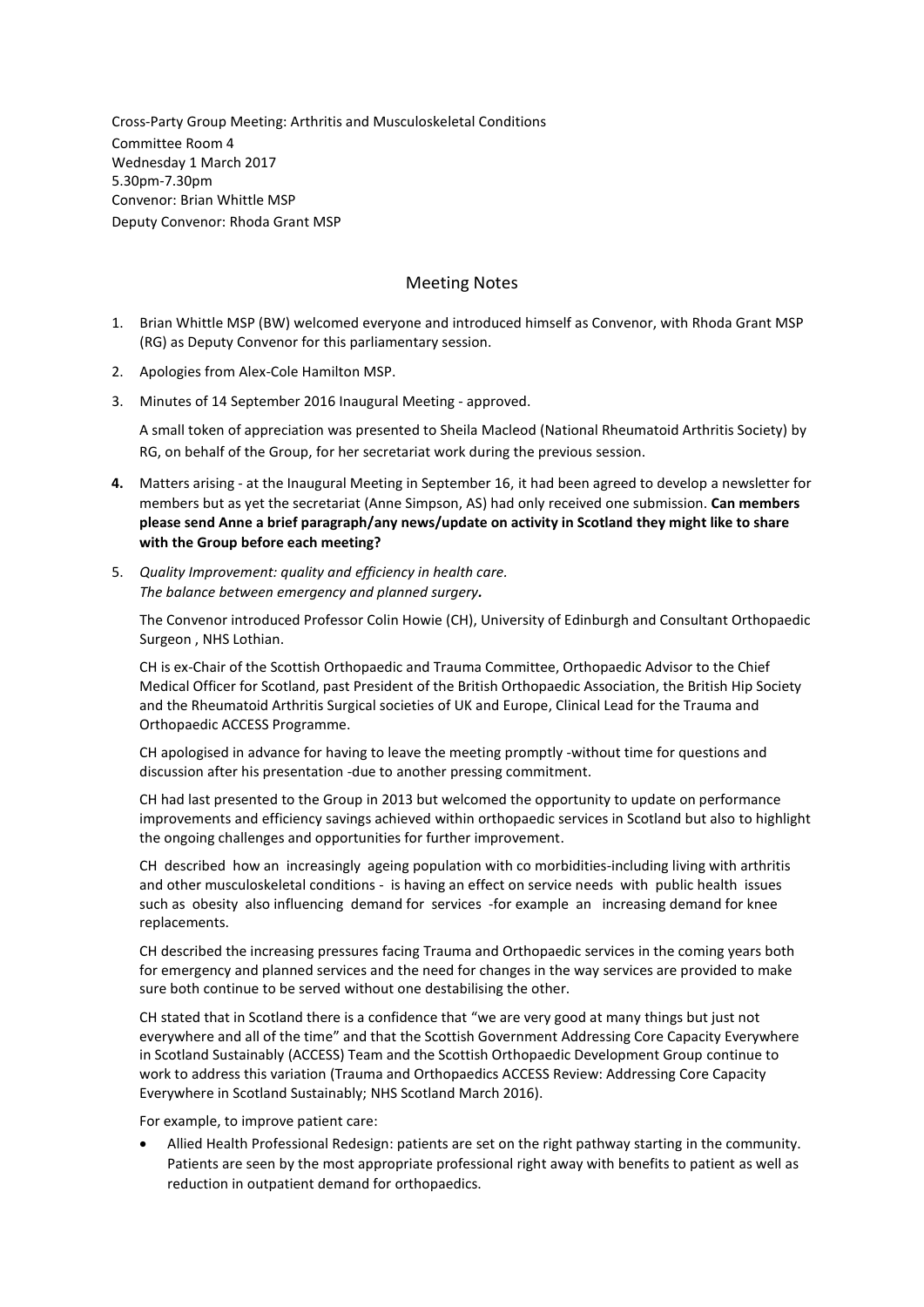- Fracture Pathway Redesign: patients only attend Fracture Clinic if there is a clinical need with a significant proportion safely discharged by the Emergency Department.
- Enhanced Recovery: by optimising patient recovery after hip and knee replacement people are recovering faster than before following hip and knee replacement, spending less time in hospital.
- Hip Fracture Care Pathway: faster recovery and return to independent living for the frail and elderly.

CH also referred to the Getting It Right First Time (GIRFT) methodology in England and the activity in Scotland now underway to support change and improvement such as:

- Peer Review Visits to hospitals/Boards with a Trauma and Orthopaedic service
- Use of Benchmarking and Indicators per the Trauma and Orthopaedic Dashboard to monitor effects of changes underway
- Local Peer Review Meetings resulting in Action Plans and Feedback Reports.

In conclusion, CH emphasised that progress continues with evidence of good practice throughout all services but strong leadership and consistent, well- trained teams are required, and that to protect gains and encourage improvements equitably, savings made should be reinvested within MSK services in Scotland.

# S**ecretariat (AS) reminded members that there would be the opportunity for questions and discussion at the September meeting when CH would be presenting on the National Hip Fracture Work Programme.**

6. *The Impact of Social Deprivation and Lifestyle on Inflammatory and Degenerative Arthritis* 

With inequalities in health a major concern, BW introduced Dr Helen Harris (HH), University of St Andrews and Consultant Rheumatologist, NHS Fife.

HH stated that Rheumatoid Arthritis is common with 50,00 people in Scotland affected, with onset most common in the 30-50 age group but can affect all ages.

HH described how socioeconomic deprivation, linked with lifestyle choices, can act as major risk factors for the development of inflammatory arthritis, with studies demonstrating that those groups with better education and higher income have more opportunities for better health. Points highlighted:

- Heavy smoking doubles the risk of developing Rheumatoid Arthritis with smoking rates higher in most deprived areas.
- Obesity is a risk factor for development of Psoriasis and Psoriatic Arthritis but weight loss and moderate exercise have a positive effect on symptoms.
- Obesity also increases the risk of failure of disease modifying anti-rheumatic drugs (DMARD) and biologic therapy in Rheumatoid Arthritis.
- High alcohol intake (especially beer consumption) and Obesity are risk factors for development of Gout.

In summary, HH described how interventions to improve health need to be targeted at lifestyle choices affecting people in lower socioeconomic groups.

*Discussion:* BW asked what should we do first? Could money raised by a sugar tax for example be diverted to support targeted interventions?

With reference to development of Rheumatoid Arthritis:

While there were interesting lessons to be learned from the research presented, some Group members felt that perhaps there was risk of overstating the effect of unhealthy lifestyle choices (being obese and smoking) on the onset of inflammatory disease and the effectiveness of treatment. And perhaps this oversimplified what are complex issues*?* Sheila MacLeod-National Rheumatoid Arthritis Society (NRAS) queried whether research which has been done in the area of inflammatory arthritis might allow us to differentiate between the effects of social deprivation per se and those of associated lifestyle issues? It was understood that this distinction had been drawn in research into some disease areas. This would give a more accurate picture of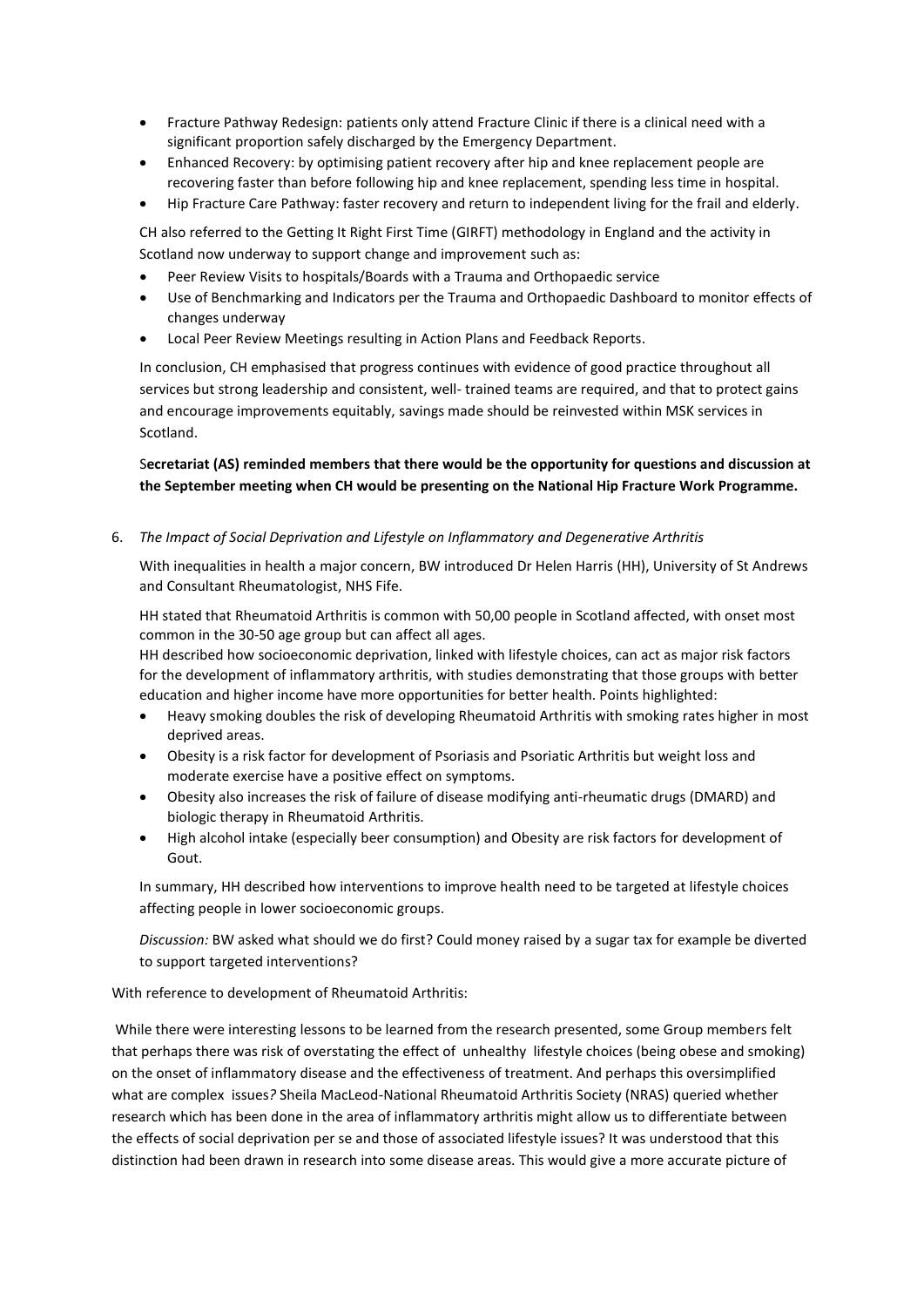what influences disease outcomes, would better recognise complexity of the underlying causes of these conditions and would be a sounder basis for any health policy decisions.

Lorna Neill of Polymyalgia Rheumatica –Giant Cell Arteritis Scotland( PMR-GCA Scotland) quoted a research paper saying that in areas of high economic deprivation the interval between symptom onset and appropriate treatment was longer, leading to a higher incidence of sight loss due to Giant Cell Arteritis. Government money spent on making it easier to access a GP in these areas and education of health professionals, not just patients, could make a difference here.

Comments were also made about the lack of support and understanding by some GPs in relation to living with and managing arthritis as a long -term and painful condition.

#### *Osteoarthritis and Health Inequalities*

BW now welcomed Mr Ali Mehdi (AM), Lead Consultant Orthopaedic Surgeon, NHS Borders.

AM described risk factors for osteoarthritis including genetics, gender, more common in women, ageing and obesity.

Deprivation with unhealthy lifestyle choices, high obesity levels and low activity levels, is therefore likely to have an impact on numbers of people with osteoarthritis requiring joint replacements of hip and knee in the future.

Risks to Health and Social care services from the future burden of osteoarthritis included the increased medicalisation of society, people living longer with long-term conditions and with high dependency levels.

AM suggested that a holistic Public Health approach to improving musculoskeletal (MSK) health in Scotland was urgently needed:

- Interventions to increase social physical activity and reduce obesity levels need to be linked with minimising impact of ageing on the MSK system.
- Activity initiatives developed to reduce or postpone demand on services.
- Greater partnerships between Primary Care and Orthopaedic service providers/educators.
- 7. "*You Changed My life" - National Ankylosing Spondylitis Society (NASS) Patients' Choice Award to Dr John Hunter, Consultant Rheumatologist, NHS Greater Glasgow and Clyde*

The NASS awards were voted for online by patients who nominated health care professionals who have gone above and beyond the call of duty to help people with Ankylosing Spondylitis. The awards also marked the 40<sup>th</sup> anniversary of NASS by recognising good practice around the UK.

In the presence of invited guests, as well as Group Members, Debbie Cook, Chief Executive of NASS was delighted to present Dr Hunter with his very well-deserved award. Debbie was able to share some very moving tributes from patients highlighting Dr Hunter's huge commitment over the years to supporting them following their diagnosis with Ankylosing Spondylitis.

8. Save the Dates

| Wednesday 14 June, 17:30-19:30                       |                                                      |  |
|------------------------------------------------------|------------------------------------------------------|--|
| <b>Managing Conditions</b>                           |                                                      |  |
| "State of the Nation" survey<br>٠                    | Debbie Cook, National Ankylosing Spondylitis Society |  |
| Joint Working, the impact of arthritis on<br>٠       |                                                      |  |
| everyday working life                                | Alan McGinley , Arthritis Care Scotland              |  |
| Early findings from latest Rheumatoid Arthritis<br>٠ |                                                      |  |
| and work research                                    | Phil Baker, National Rheumatoid Arthritis Society    |  |
| Wednesday 13 September (including AGM), 17:30-19:30  |                                                      |  |
| Trauma and the National Hip Fracture Audit Work      | Professor Colin Howie, University of Edinburgh and   |  |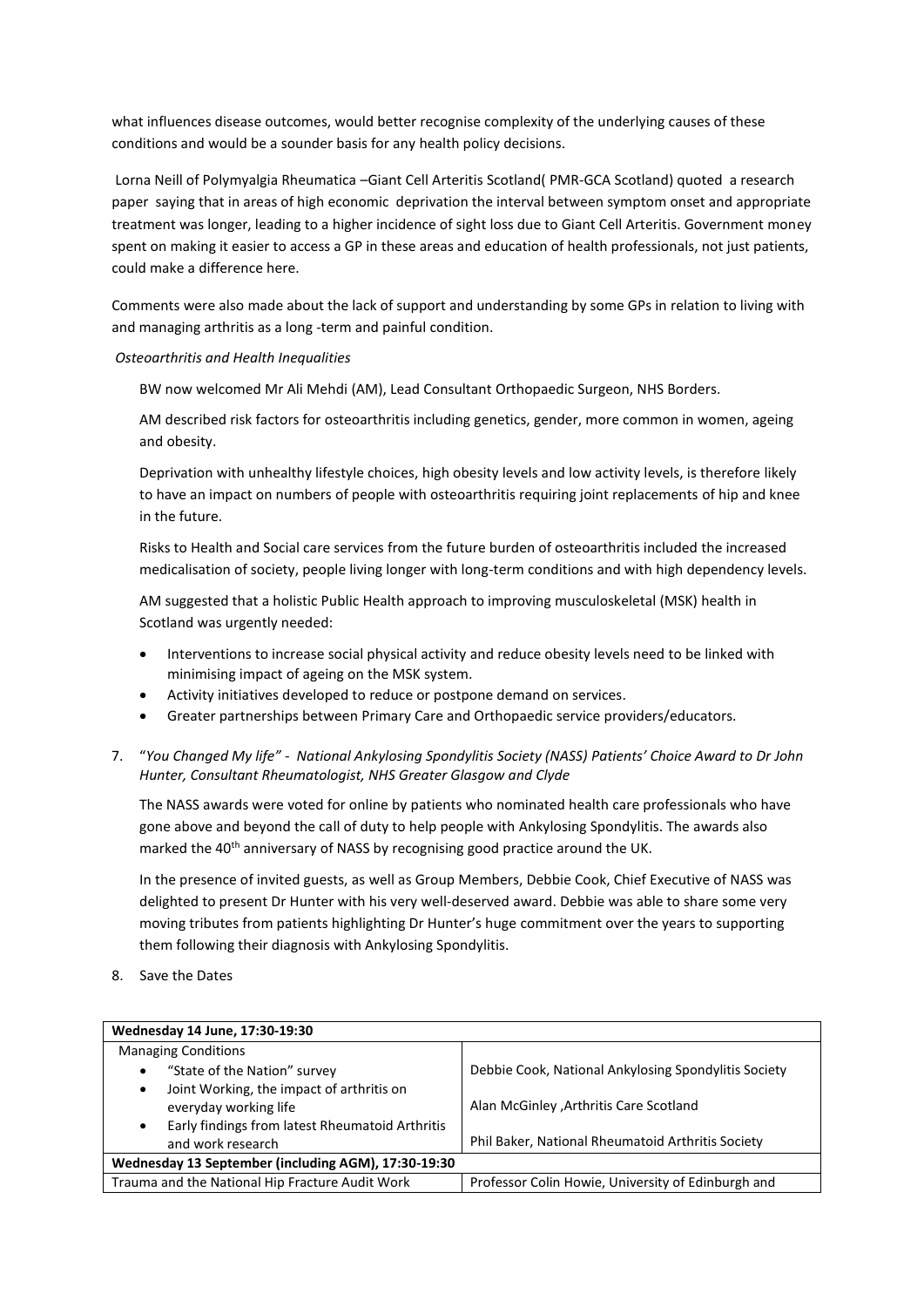| Programme                                                  | Consultant Orthopaedic Surgeon, NHS Lothian             |
|------------------------------------------------------------|---------------------------------------------------------|
| Promotion of bone health, primary and secondary            | Dr Stephen Gallacher, Consultant Physician, NHS         |
| prevention of osteoporosis, prevention of fragility        | <b>Greater Glasgow and Clyde</b>                        |
| fractures in Scotland                                      |                                                         |
| National MSK Programme update                              | Senga Cree, National Lead, MSK Programme, Scottish      |
|                                                            | Government                                              |
| Wednesday 8 November, 17:30-19:30                          |                                                         |
| Psoriatic Arthritis: update and recent research            | Dr Stefan Siebert, University of Glasgow and Consultant |
|                                                            | Rheumatologist NHS Greater Glasgow and Clyde            |
| Giant Cell Arteritis-fast track to diagnosis and treatment | Dr Jane Gibson, Consultant Rheumatologist, NHS Fife     |
|                                                            | Lorna Neil, Polymyalgia Rheumatica-Giant Cell Arteritis |
|                                                            | Society Scotland                                        |
| Scottish Metrics for the Assessment of Rheumatoid          | Dr Ruth Richmond, Consultant Rheumatologist, NHS        |
| Arthritis Treatment (SMART) Update                         | Borders and Scottish Society of Rheumatology            |
| Summary of 2017 meetings, actions, next steps              |                                                         |

9. Any other business, summary, next steps and close

BW stated how heartened he was to see such a full meeting room and, as new Convenor, to benefit from the various presentations. Thanking speakers for their contributions, BW closed the meeting at 7.50pm. Members were reminded to send any news items to the secretariat (ansimpson1954@outlook.com) prior to next meeting on 14 June 2017.

#### **Non MSP members attending**

| Mike Andrews              | Policy and Research Officer ASH Scotland                                    |
|---------------------------|-----------------------------------------------------------------------------|
| Karen Ainslie             | College of Occupational Therapy Rheumatology Special Interest Group         |
| Jonathon Ainslie          | Carer                                                                       |
| Dr Darren Asquith         | Novartis Pharmaceutical UK Ltd                                              |
| Murray Brown              | National Ankylosing Spondylitis Society                                     |
| <b>Marion Butchart</b>    | Govt affairs Manager Scotland Novartis Pharmaceuticals                      |
| Jill Carnevale            | Occupational Therapy NHS Lothian                                            |
| Debbie Cook               | Chief Executive National Ankylosing Spondylitis Society                     |
| Angela Donaldson          | Director Arthritis Care Scotland                                            |
| <b>Gail Grant</b>         | Government Affairs Manager ABVIE pharmaceuticals                            |
| Dr Helen Harris           | <b>Consultant Rheumatologist NHS Fife</b>                                   |
| Professor Colin Howie     | Consultant Orthopaedic Surgeon NHS Lothian                                  |
| <b>Maureen Howie</b>      | Strathclyde Lupus Group                                                     |
| Dr John Hunter            | Consultant Rheumatologist, NHS Greater Glasgow and Clyde                    |
| Kate James                | National Lead, Trauma and Orthopaedic Access Programme, Scottish Government |
| Sarah Jones               | <b>Celgene Pharmaceuticals</b>                                              |
| Alan McGinley             | <b>Arthritis Care Scotland</b>                                              |
| Iain Macdonald            | National Ankylosing Spondylitis Society                                     |
| Sheila MacLeod            | National Rheumatoid Arthritis Society                                       |
| Janet McComiskey          | Lupus UK/Strathclyde Lupus Group                                            |
| Mr Ali Mehdi              | NHS Borders Consultant Orthopaedic Surgeon NHS Borders                      |
| <b>Maureen McAllister</b> | Joint Working Project Coordinator                                           |
| Katie McIllarey           | Occupational Therapist NHS Greater Glasgow and Clyde                        |
| Hazel Muir                | Employability Officer, Arthritis Care Scotland                              |
| Lorna Neill               | Chair/Polymyalgia Rheumatica-Giant Cell Arteritis Scotland                  |
| John Paton                | National Rheumatoid Arthritis Society                                       |
| Dr Jody Riskjowski        | Lead for Musculoskeletal Health, Glasgow Caledonian University              |